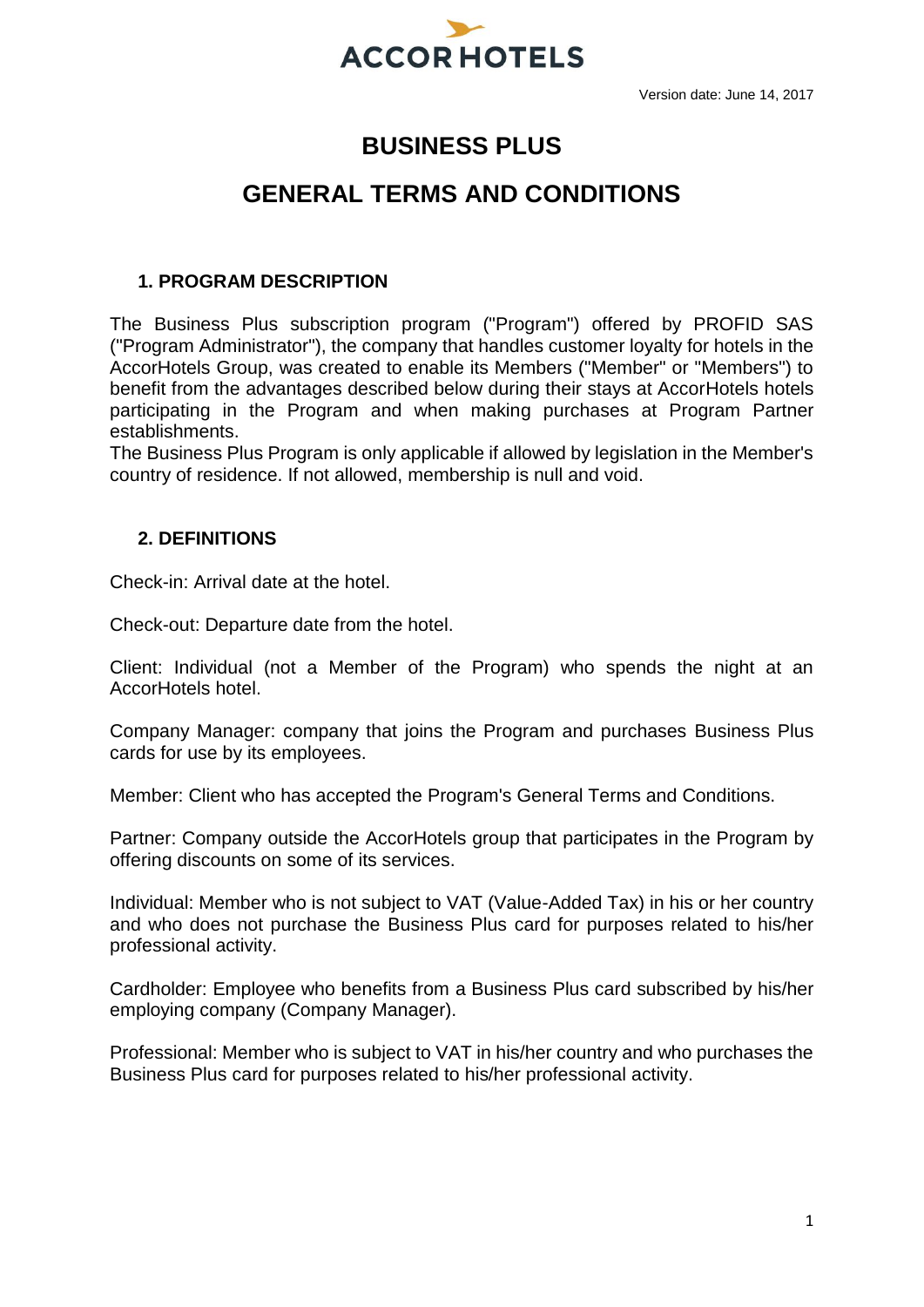

# **3. HOTELS PARTICIPATING IN THE PROGRAM**

The hotels participating in the Program are establishments of the following brands: Sofitel, MGallery, by Sofitel, Pullman, Grand Mercure, Novotel, Novotel Suites, Mercure, Adagio (except Adagio Access and Premium), ibis, ibis Styles and Thalassa sea & spa, with specific exceptions described here:

[http://www.accorhotels.com/gb/leclub/pdf/hotels\\_exception.pdf](http://www.accorhotels.com/gb/leclub/pdf/hotels_exception.pdf)

If a hotel leaves the AccorHotels network or ceases to be a participating establishment - after the Member makes a reservation, but before the stay, then the Member shall not benefit from any specific Program-related services or advantages at the hotel. Special offers shall no longer be valid after the date on which the establishment leaves the network or ends its participation, even if the reservation was made before said date.

# **4. PROGRAM MEMBERSHIP**

4.1. Membership conditions

The Program is open to any person who is legally considered an adult in the country in which he/she has the legal capacity to sign a contract. Minors may not participate in the Program. Legal entities (companies) may also participate in the Program, with the exception of companies belonging to the AccorHotels group, AccorHotels partners and groups.

Membership in the Program is based on an annual subscription fee paid by the Client.

The card is nominative and strictly personal. It may not be lent, sold or transferred. The card does not constitute a means of payment and does not guarantee reservations. Each Business Plus card contains the Member name (for personal memberships by individuals) or the Cardholder and the company name of his/her employer (for memberships by a company for its employees via an Company Manager), as well as a unique identification number and the card's expiration date.

A Member or Cardholder may only possess one single Business Plus card.

The Business Plus card may only be used by the Member or Cardholder whose name is printed on the card. The Member or Cardholder must not disclose his/her card number or his/her profile password to any other party. The Member or Cardholder acknowledges that he/she is aware of how his/her profile works and is responsible for all operations to and from his/her profile.

The Member must have an individual electronic mail (e-mail) address in order to join the Program. No two Members or Cardholders may use the same e-mail address.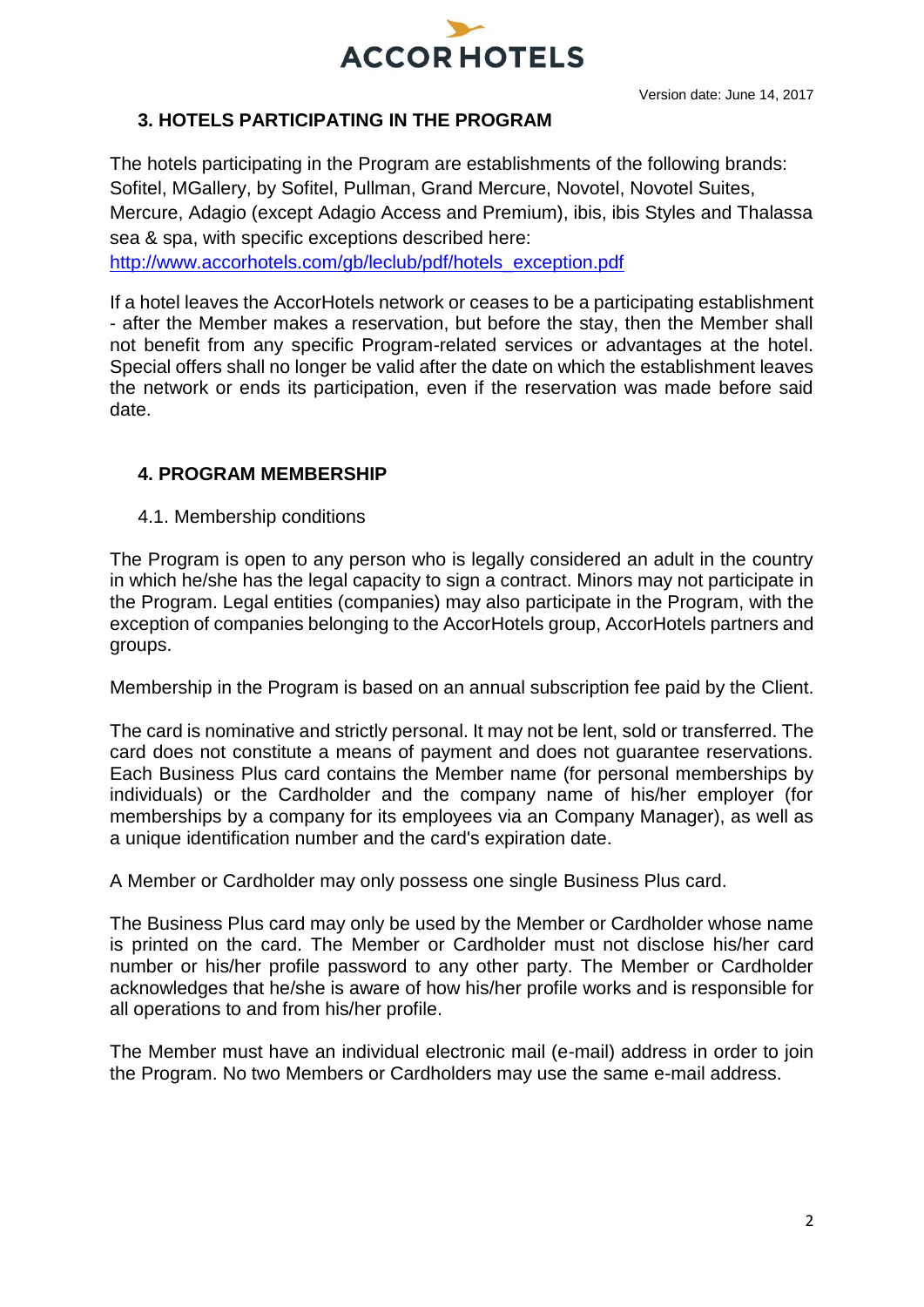

Professionals and Company Managers residing in the European Union are required to provide their intra-community VAT number and transmit it to PROFID SAS. It is their responsibility to provide this information.

In case the provided intra-community VAT number is incorrect or inexistent, PROFID SAS may invoice a Professional Member or Company Manager residing in the European Union for the French VAT amount of 20% on the purchase price of the Business Plus card.

Professionals and Company Managers outside the European Union are not required to provide an intra-community VAT number, but they must confirm that they are indeed subject to VAT in their country of residence and that they are acting on behalf of their professional activity. It is their responsibility to provide this information.

If the information provided is inexact or incorrect (with respect to place of residence or professional status), the Professional may be invoiced for French VAT.

For more information on VAT identification numbers and related regulations, please see the following Web sites:

- **[http://ec.europa.eu/taxation\\_customs/vies/vieshome.do](http://ec.europa.eu/taxation_customs/vies/vieshome.do)**
- **[http://europa.eu/youreurope/business/vat-customs/buy](http://europa.eu/youreurope/business/vat-customs/buy-sell/index_en.htm)[sell/index\\_en.htm](http://europa.eu/youreurope/business/vat-customs/buy-sell/index_en.htm)**

The individual Member is informed that in accordance with Article L.121-21 of the Consumer Code, he/she is entitled to a right of withdrawal which he/she may exercise in writing by contacting the Customer Services Department within seven (7) calendar days with effect from registering at the hotel or, in the event of online registration, within fourteen (14) calendar days with effect from his/her registration on the Websites, subject to not having benefited from any advantages under the Programme prior to expiry of one of these time limits, as applicable.

Joining the Business Plus Program implies the acceptance of electronic communications related to Program operation and services offered by the Program (informational messages, renewal information, profile operation, etc.) If the Client no longer wishes to receive this information, which is deemed essential for Program operation, he/she must request to leave the Program (see the procedure described in Article 6.3).

The Company Manager agrees to inform employees about these General Terms and Conditions and confirms that said employees also accept these General Terms and Conditions.

Program Members accept that these General Terms and Conditions are subject to modification, in whole or in part, at any time, and without notice.

- 4.2. Ways to join the Program
- 4.2.1 Ways for individual Members to join
- Individual Member or Professional Member residing in France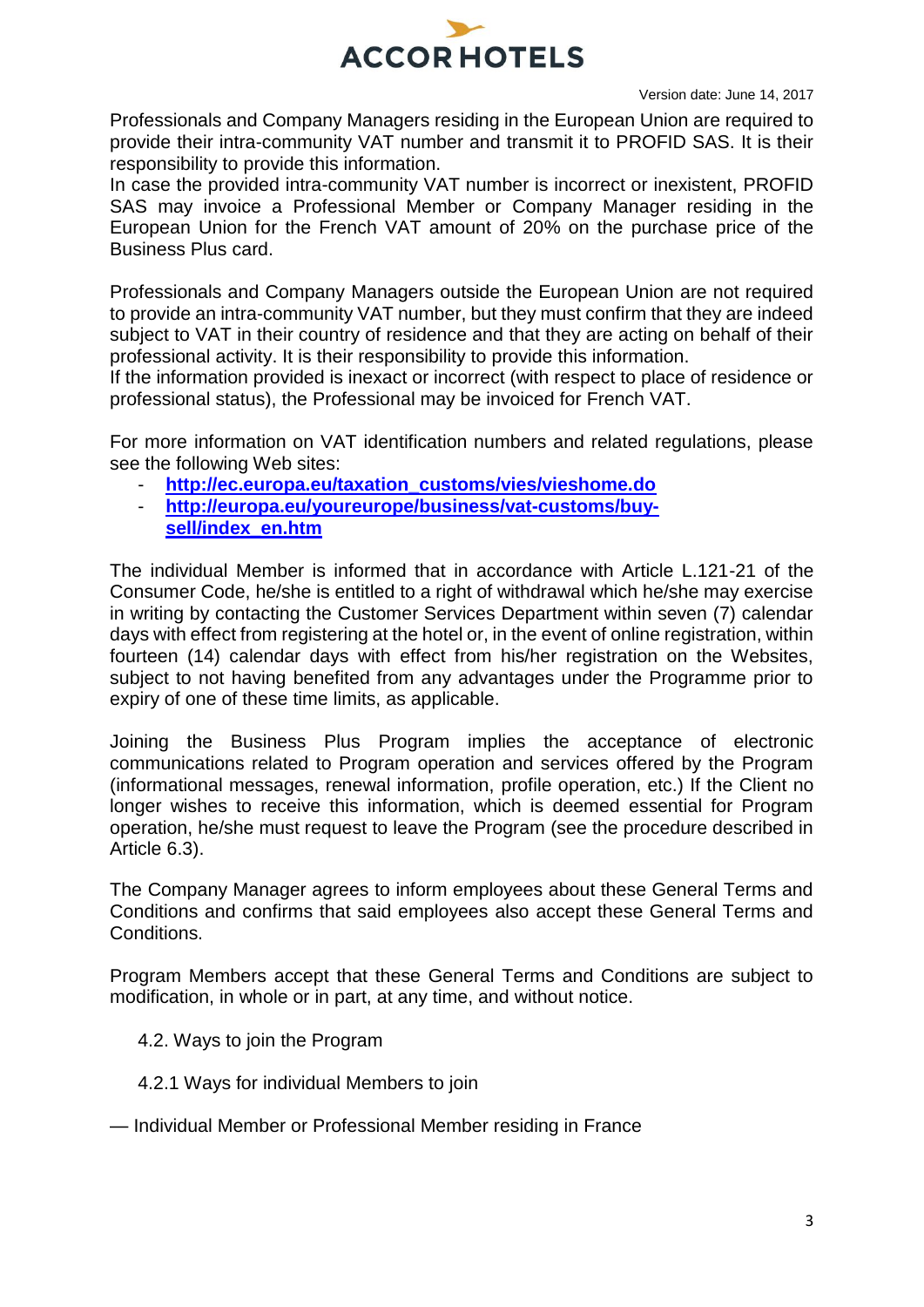

The annual membership fee is 141.67 Euros excluding tax (170 Euros including the current 20% VAT), not counting temporary offers or specific local conditions indicated on the registration form.

Payment shall be made exclusively by banker's card upon registration on the [businesstravel.accorhotels.com](http://businesstravel.accorhotels.com/) website or directly at the hotel.

— Individual Member or Professional Member residing outside France

Assuming compliance with the conditions described in section 4.1, the membership fee is 141.67 Euros (excluding French VAT), not counting temporary promotional offers or specific local conditions indicated on the membership registration form.

Payment shall be made exclusively by banker's card upon registration on the [businesstravel.accorhotels.com](http://businesstravel.accorhotels.com/) website or directly at the hotel.

- 4.2.1.1. At participating hotels
- Payment at the hotel

During a stay at one of the hotels participating in the Programme, the Customer may directly register by contacting the reception desk. The Customer must provide the compulsory details (last name, first name, e-mail address, postal address, telephone number and preferred language for correspondence) required for such registration. Payment at the hotel is possible.

Following acceptance of the payment of the subscription fee by banker's card by PROFID SAS, the new Member shall receive e-mail confirmation of his/her Member number at the email address provided.

Later payment online

When staying at a hotel participating in the Program, the Client may join the Program directly at the hotel's reception desk. The Client must provide the necessary and required information for registration (last name, first name, e-mail address valid at the time of registration, postal address, telephone number and language for communications).

When registration is complete, the new Member will receive an e-mail message confirming his/her membership in the Program, along with the Member number. The Member must accept these General Terms of Use of the Program online via the e-mail received. In addition, payment for the subscription shall be made online.

The Member is then entitled to benefit from all Program services: permanent discounts at participating brand hotels, access to the various features of the [businesstravel.accorhotels.com](http://businesstravel.accorhotels.com/) site, recognition on all AccorHotels group Internet sites and by call centers when making reservations. The card number must be provided to hotels at the time of reservation for all stays benefiting from preferential rates.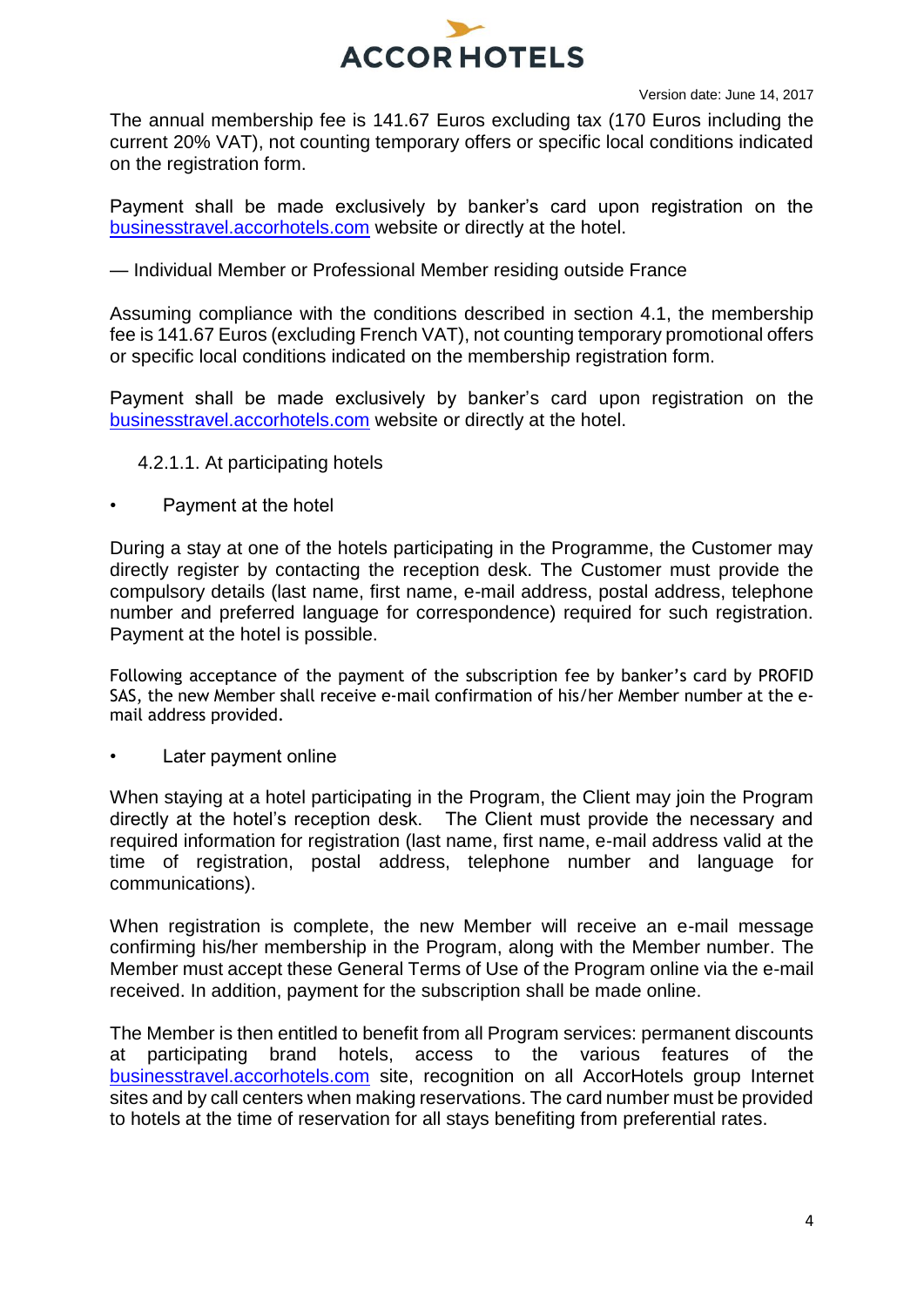

If the membership confirmation e-mail is lost, the Member is invited to contact Customer Services using the "Contact" section of the "Our subscription cards" tab on the [businesstravel.accorhotels.com](http://businesstravel.accorhotels.com/) website (as defined in Article 4.2.1.2 below).

# 4.2.1.2. On the [businesstravel.accorhotels.com](http://businesstravel.accorhotels.com/) site

People may also join the Program by filling in the membership form provided on the [businesstravel.accorhotels.com](http://businesstravel.accorhotels.com/) site.

The Client must provide the necessary and required information for registration (last name, first name, e-mail address valid at the time of registration, postal address, telephone number and language for communications). He/she must also accept the Business Plus Program General Terms and Conditions online and pay the subscription amount by credit card online.

After submitting the registration, and after PROFID SAS has validated the subscription payment, the new Member will receive a membership confirmation e-mail sent to the address provided by the Member, confirming the card number.

He/she is then entitled to benefit from all Program services: permanent discounts at participating brand hotels, access to the various features of the [businesstravel.accorhotels.com](http://businesstravel.accorhotels.com/) site, recognition on all AccorHotels group Internet sites and by call centers when making reservations.

# 4.2.2 Ways for Cardholders to join via a Company Manager

— If the Company Manager is located in France:

The membership fee is 80 Euros excluding tax (96  $\epsilon$  including applicable VAT at 20%) per card for orders of at least five (5) cards, not counting temporary promotional offers or specific local conditions indicated by the Program Administrator's sales representative.

— If the Company Manager is located outside France:

Assuming compliance with the conditions described in section 4.1, the membership fee is 80 Euros (excluding French VAT), per card for orders of at least five (5) cards, not counting temporary promotional offers or specific local conditions indicated by the Program Administrator's sales representative.

Payment may be made by check (in Euros) or by credit card.

The order is only valid and taken into account by PROFID SAS after PROFID SAS has received payment for the ordered card(s). The company agrees to send a purchase order to PROFID SAS and to follow-up with payment to PROFID SAS within a maximum period of seven (7) days after signing said purchase order. The rate indicated on the purchase order is the only applicable rate.

By enabling the Cardholder employee to benefit from advantages as part of the Program, the Company Manager must pay for all obligations, taxes, and social charges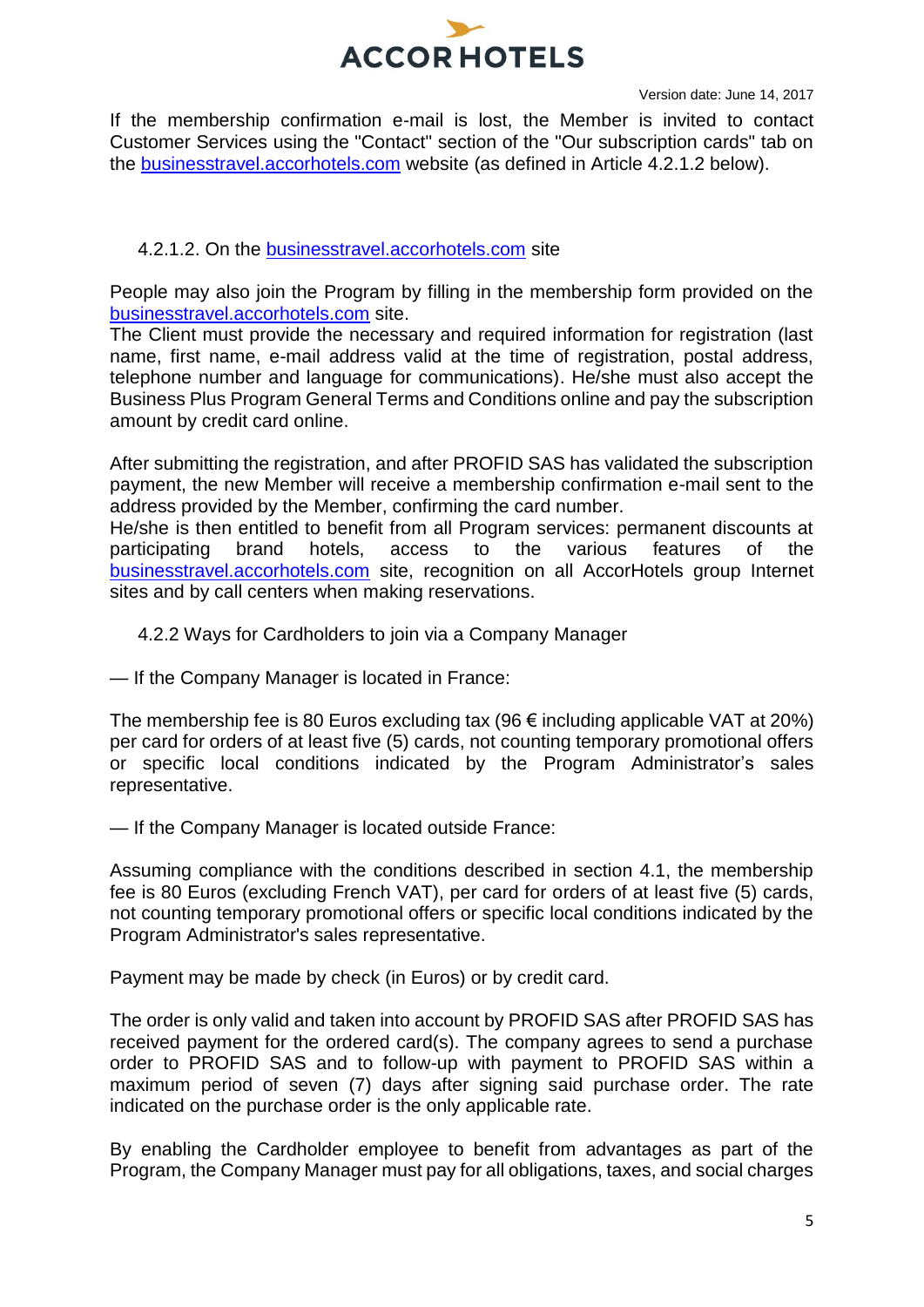

for which said Company Manager is liable with respect to this bonus, which may constitute a benefit-in-kind.

The Company Manager ordering cards for use by the Cardholder shall not hold the Program Administrator, the company Accor SA, or any company in the AccorHotels group, responsible for any appeal by their agents, third-parties, or tax or social charges collection entity for payment of said obligations, taxes, or charges.

### 4.2.2.1. Via the Program Administrator's sales representative

To obtain cards, the Company Manager must complete a membership application with the Program Administrator's sales representative, along with a properly filled-in electronic order form, the corresponding payment, as well as card requests by Cardholders.

Each Company Manager must order at least five (5) cards upon the first order. These cards are valid for twelve (12) months.

The amount of the order is calculated based on the ordered quantity and is included on the order form given to the Company Manager by the sales representative.

### 4.2.2.2. Ordering additional cards

The Company Manager may order additional cards during the year by sending a new, properly filled-in electronic order form to the Program Administrator's sales representative, along with the corresponding payment and Cardholder requests for additional cards.

The expiration date for additional cards is identical to that of the cards on the initial order. The duration of card validity must not be less than three (3) months. The Company Manager must order any additional cards from the Program Administrator's sales representative at least three (3) months before the expiration date of the cards from the initial order. This three-month period also takes into account the time it takes for PROFID SAS to receive payment.

The cost of additional cards is calculated based on a *pro rata temporis* rate, in proportion to the time remaining in the validity period, and taking into account the total number of ordered and currently-valid cards, that is, the first card order plus any additional card orders. It is specifically stated that no reimbursements shall be made on the price paid for previously-ordered cards: the unit price of the current allotment shall not be re evaluated.

### 4.3. Profile

The profile is strictly personal. It is created and used under the sole responsibility of the Member or Cardholder. The profile is created *intuitu personae -*- in other words, at the sole discretion of the Member or Cardholder, and may not, under any circumstances, be shared with other Members or Cardholders.

In particular, the profile enables the Member or Cardholder to: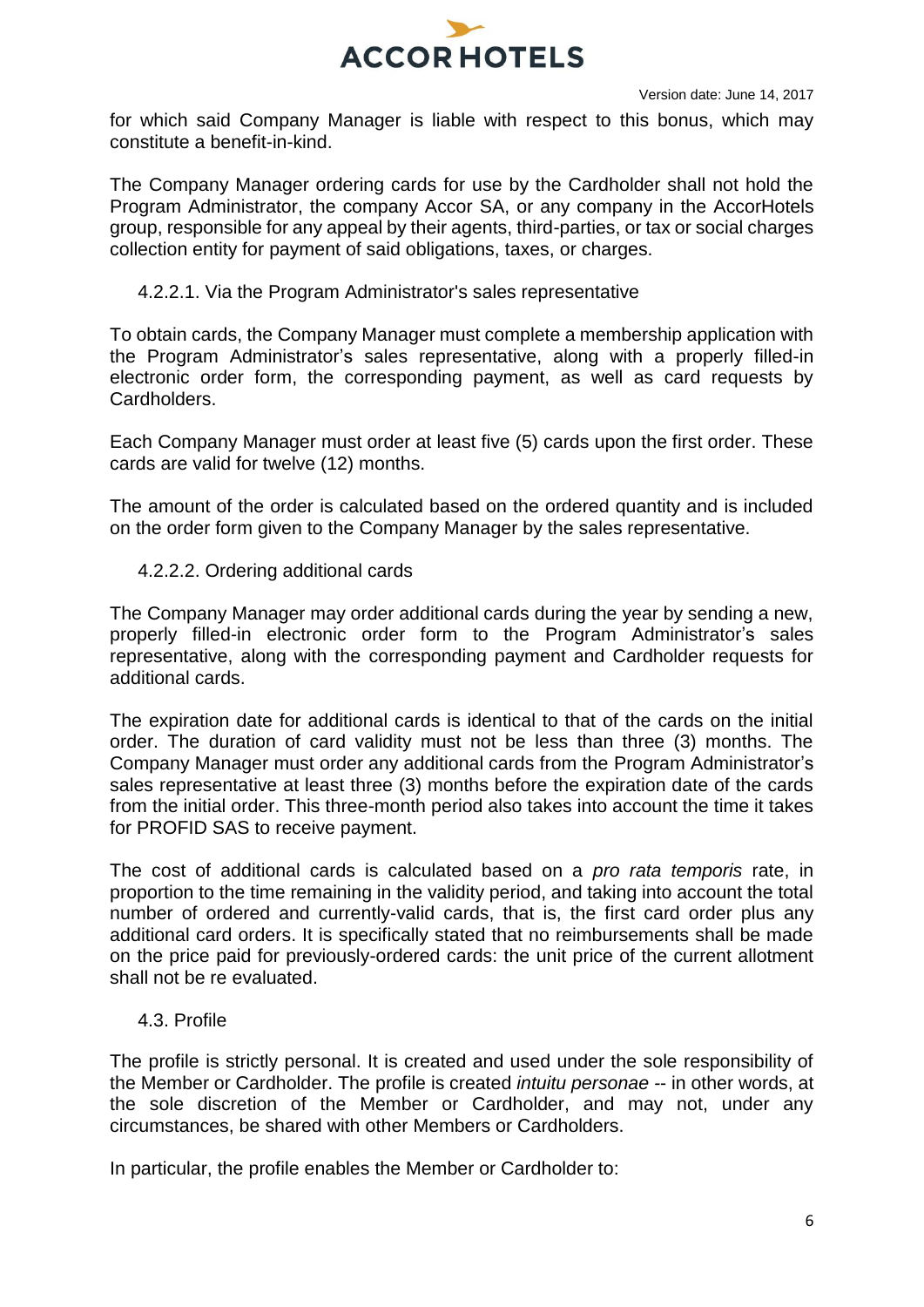

- View details of their subscription and stay history, and renew their membership if necessary
- Identify themselves on the [www.accorhotels.com](http://www.accorhotels.com/) website or mobile services
- Enter their accommodation preferences, personal preferences, favorite brands and favorite destinations
- View their reservation history and modify their current reservations, if necessary
- Sign up for Accorhotels, Le Club Accorhotels and AccorHotels hotel brand newsletters, and view their newsletter subscriptions
- Access personalized offers and services.

# **5. RECEPTION, USE AND RE-ASSIGNMENT OF THE CARD**

- 5.1. Reception
- 5.1.1 By the Member

The Card is sent to the Member within a maximum of three (3) weeks once his/her registration in the Program is finalized, after PROFID SAS has validated the credit card payment for the membership.

### 5.1.2 By the Company Manager and Cardholder

Cards are only issued after PROFID SAS has received the corresponding payment in full.

Cards are delivered to the Company Manager at the address indicated on the order form within a period no longer than three (3) weeks after the complete order is received.

5.2. Use

In order to take advantage of Program benefits, the Member or Cardholder must indicate his/her card number when making each reservation, and then present the card (or Member number if the card has not yet been received) upon check-in at the hotel. The Member must respect these conditions in order to be entitled to Program advantages.

The Business Plus Card does not serve as a guarantee to hold a room reservation in case of late arrival. To guarantee a room reservation, the Member or Cardholder must provide a credit card number at the time the reservation is made.

A Member or Cardholder may not cumulate advantages from different programs for the same stay.

5.3. Re-assignment of Cards upon request by the Company Manager

When a Cardholder is no longer employed by the company, the Company Manager may request cancellation of that Cardholder's card and the reassignment of a Card for another employee at no additional charge. The Company Manager must send the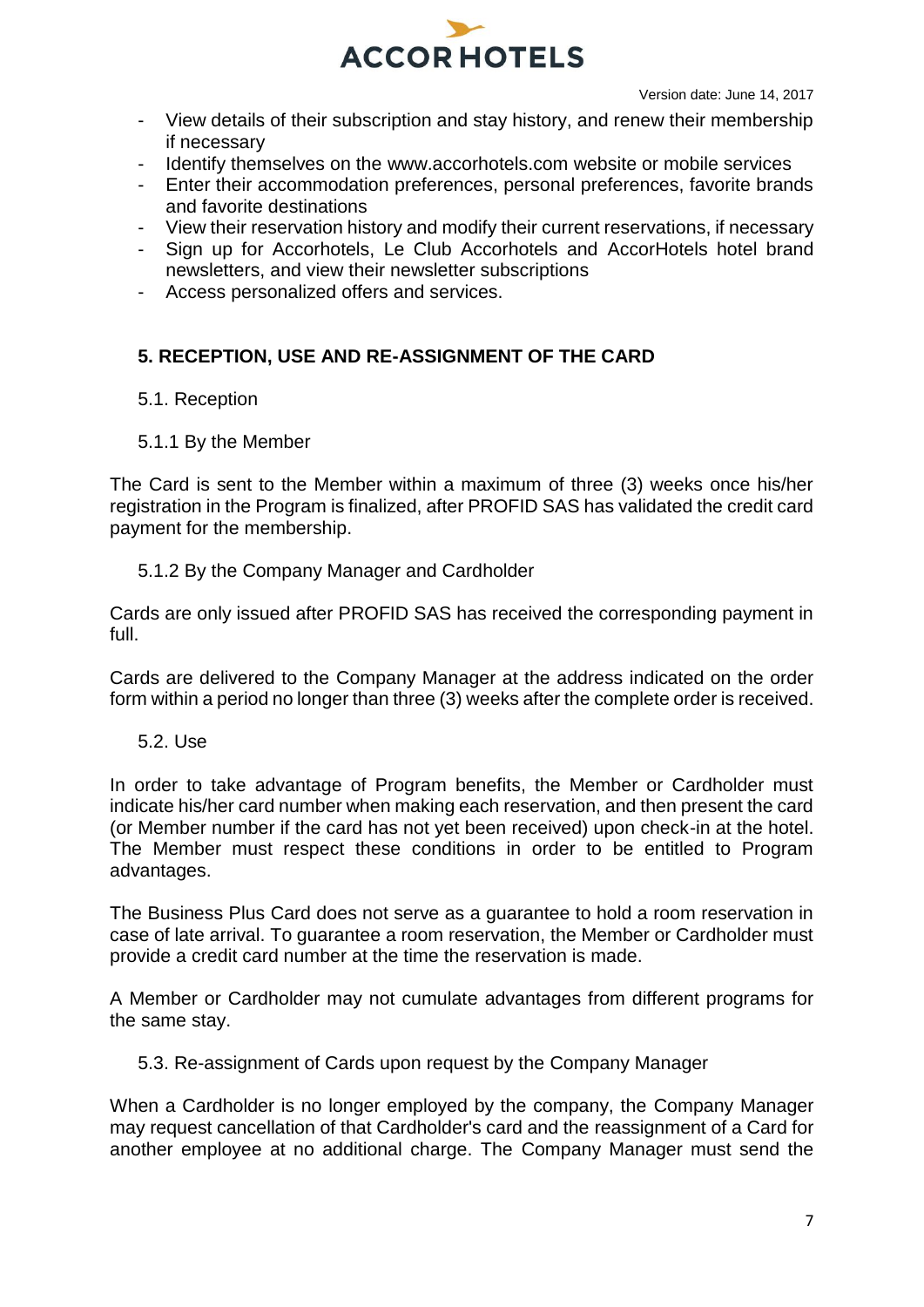

Program Administrator's sales representative a properly filled-in card re-assignment request.

The request must be made to the Program Administrator's sales representative at least sixty (60) days before the expiration date of the cards from the initial order.

The expiration date for the new card is identical to that of the cards on the initial order. Once the card has been reassigned, the previous Cardholder can no longer benefit from Program advantages and services.

# **6. REWAL AND CANCELLATION PROCEDURES**

Membership in Program is for a minimum duration of one (1) year.

- 6.1. Renewal
- 6.1.1 By the individual Member

The Member may renew his/her Business Plus card and pay the relevant subscription fee either at the hotel or directly online on his/her customer account on the [businesstravel.accorhotels.com](http://businesstravel.accorhotels.com/) website prior to the expiry date of his/her membership. His/her membership shall accordingly be renewed for twelve (12) months.

6.1.2 By the Company Manager

When the Company Manager renews Cards, the unit price for each card is calculated on the total number of Cards ordered at the time of renewal.

The renewal order must include a minimum of five (5) cards.

All cards ordered at the time of renewal are valid for a period of twelve (12) months. The Company Manager must fill-in a new electronic order form, include any new Cardholders (if applicable), and make the corresponding payment.

6.2. In case of non-renewal

Once the card has expired, the previous Cardholder can no longer benefit from the advantages and services associated with his/her card.

6.3. Cancellation by the Member or Company Manager

At any time, the Member or Company Manager may decide to cancel a subscription by contacting Customer Service or the Program Administrator's sales representative. No reimbursement shall be made, either in full or in part, for any already-issued card, even if the card is unused. Membership cancellation means complete and total withdrawal from the Program, thus permanently severing the existing relationship between the Program Administrator and the Member, or between the Program Administrator and the Cardholder and Company Manager. This severance causes all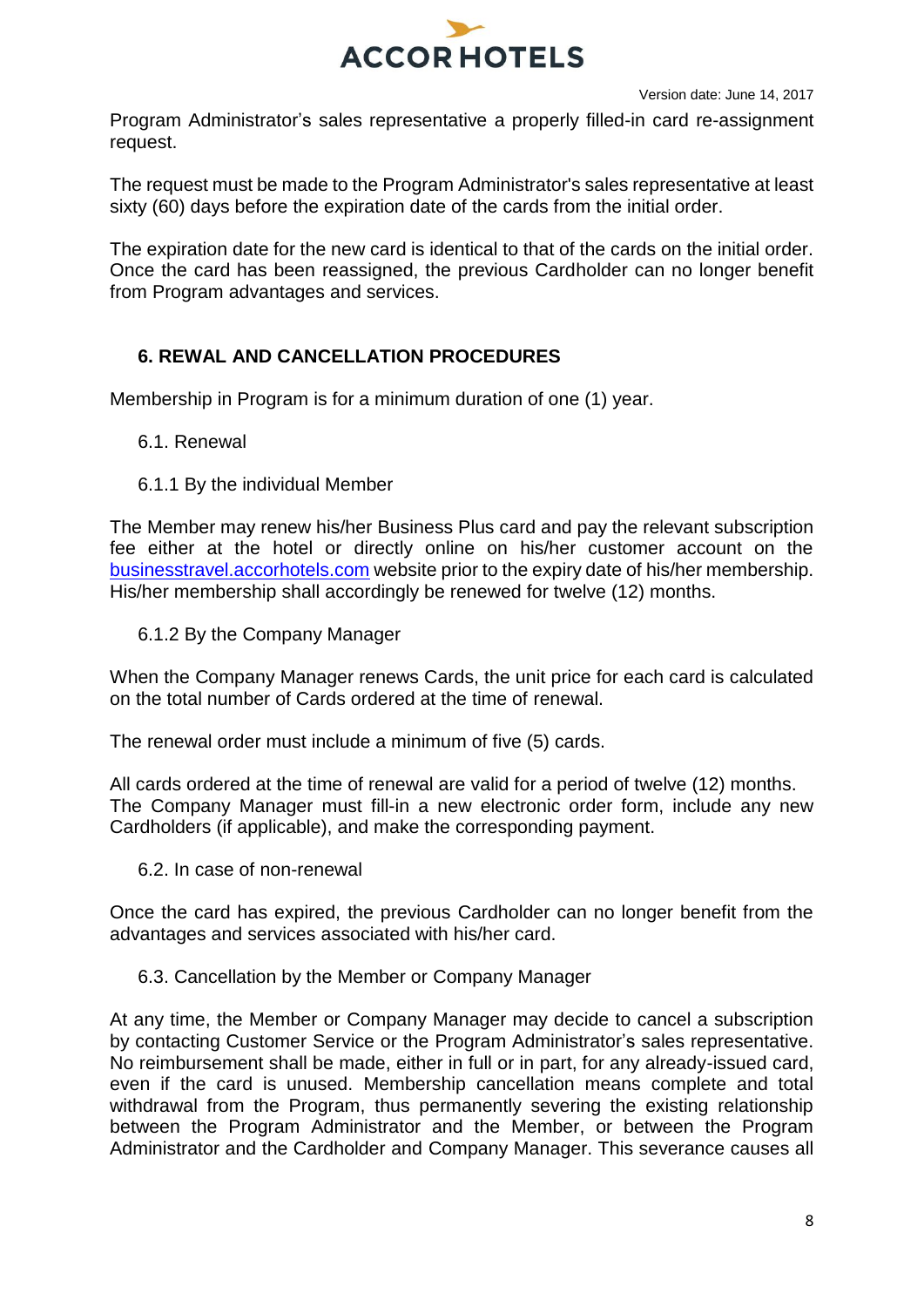

data pertaining to the Member, or the Cardholder and Company Manager, to be deleted from the Program database.

6.4. Cancellation by the Program Administrator

Any use of the Business Plus Card that does not comply with the present General Terms and Conditions may result in the immediate cancellation of the Card, of benefits related to the Card, and the closing of the account without entitling the Member, Cardholder, or Company Manager to claim any compensation of any kind. In case the Member or Company Manager's bank rejects payment of the subscription fee, the Program Administrator reserves the right to close the account without entitling the Member, Cardholder, or Company Manager to claim any compensation of any kind.

### **7. MEMBER RESPONSIBILITIES**

The commitments and rules to be respected by the Member or Cardholder, under penalty of exclusion from the program, are as follows:

- He/she agrees to remain courteous at all times.
- He/she must present his/her Card and/or Member number when making a reservation and upon check-in at the hotel.
- He/she must not lend his/her Card to any third-party.
- He/she shall not commit fraud or attempt any fraudulent action to obtain advantages.
- If the card is lost or stolen, the Member or Cardholder must inform the Program Administrator via the "Contact" section on the "Our subscription cards" tab of the [businesstravel.accorhotels.com](http://businesstravel.accorhotels.com/) site or through his/her profile.

Any breach of these Program General Terms and Conditions by a Member or Cardholder, any abusive or fraudulent use, any falsification of provided information, or any harmful behavior, such as that described above, may lead to cancellation without notice or reimbursement of the Program Member or Cardholder's subscription fee. This cancellation shall be without prejudice concerning any possibility of other actions by the Program Administrator.

# **8. PROGRAM BENEFITS**

Rules for earning Program advantages depend on the validity of the Member or Cardholder's Business Plus card at the time of his or her stay (check-in date).

To benefit from discounts and advantages, the Member or Cardholder is required to present his/her card to the reception desk at the hotel.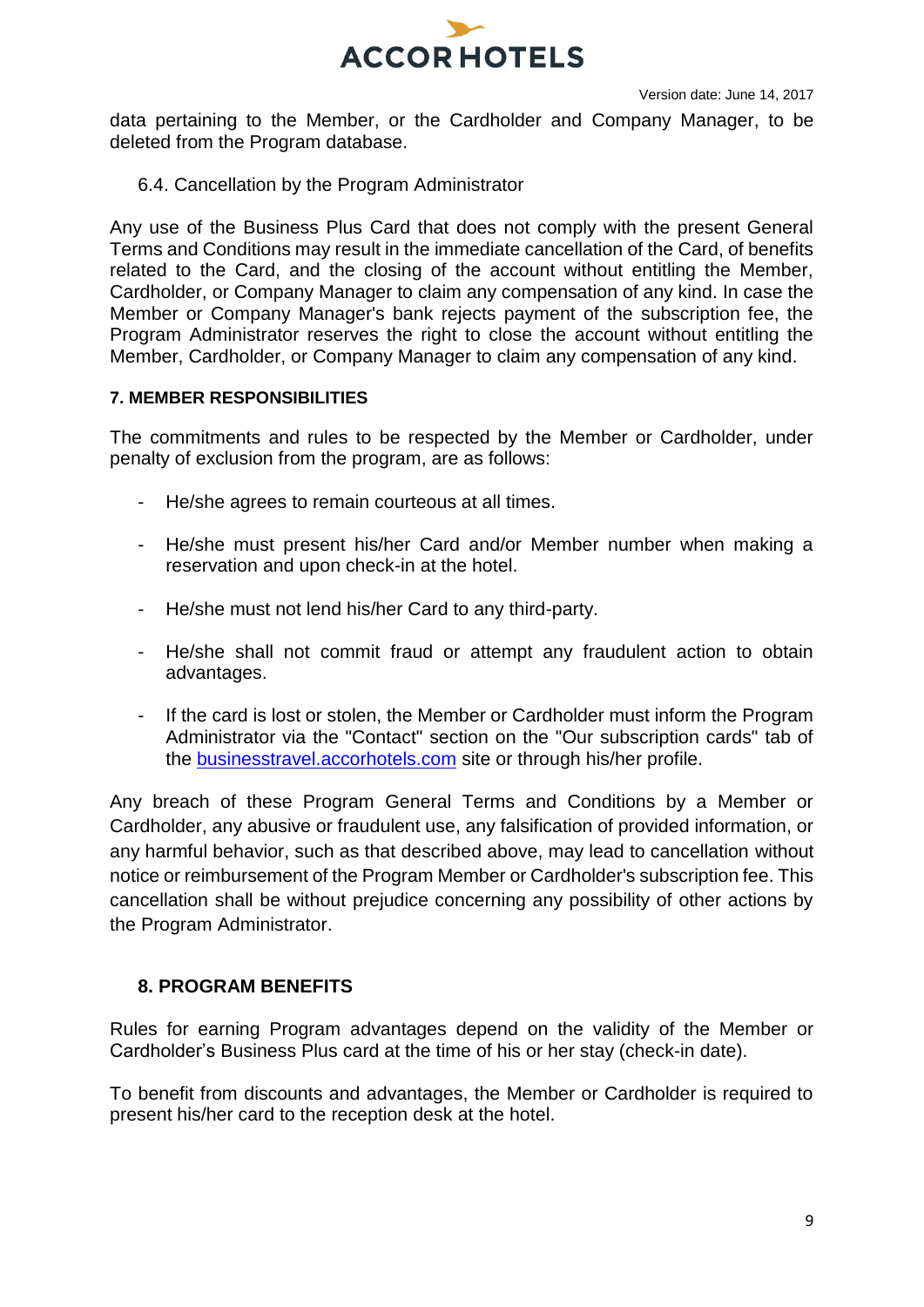

### 8.1. Hotel rate advantages

The Member or Cardholder is entitled to benefit from reduced room rates, for up to two rooms maximum, depending on the hotel brand. These advantages are described in more detail on the tab "Our subscription cards"' on the [businesstravel.accorhotels.com](http://businesstravel.accorhotels.com/) site.

### 8.2. Preferential rates with Partners

The Member or Cardholder benefits from preferential rates with partners, as described on the tab "Our subscription cards" on the **businesstravel.accorhotels.com** site.

### 8.3. Hotel services

The Member or Cardholder benefits from the following advantages and services during his/her stays at AccorHotels hotels participating in the Program:

— Guaranteed room availability is possible if the reservation is made before noon (12:00 pm) local time where the hotel is located, at least three (3) days before the expected arrival date (7 days for Thalassa sea & spa and only for "3 nights or more" - "8 nights or more" packages at Suite Novotel and only for stays of at least 4 nights at Adagio, except Adagio Access). This guarantee applies to stays paid at the regular public rate or full rate and only for the Member or Cardholder's room. If the hotel is unable to honor the room availability guarantee, it is committed to obtaining accommodations for the Member or Cardholder at another nearby AccorHotels group hotel or at a hotel of an equivalent category. If it is necessary for the Member to stay at a hotel that does not belong to the AccorHotels group, the hotel will reimburse the Member or Cardholder for any difference in the cost of the first night and any related transportation fees, upon presentation of the corresponding receipts. This room availability guarantee is valid at all hotels participating in the program, with the exception of those hotels listed here: Mercure Belle Plagne 2100, Mercure Chamonix Centre, Mercure Chamonix Les Bossons, Mercure Courchevel 1850, Mercure Les Deux Alpes 1800, Mercure Saint Lary, Mercure Val Thorens, and Mercure Les Arcs 1800. During exceptional events that generate high demand for the desired destination (see unavailable dates: [https://secure.accorhotels.com/gb/leclub/bod.html\)](https://secure.accorhotels.com/gb/leclub/bod.html), Members or Cardholders do not benefit from any specific Program advantages. In the last quarter of every year, the official calendar of unavailable dates is made available to Members and Cardholders for the following year. In order for the Member or Cardholder to benefit accordingly from the room availability guarantee, he/she must always explicitly request said guarantee at the time of reservation.

- The option to check-out of the room as late as 4:00 pm on the day of departure at all hotels participating in the Program, except for Thalassa sea & spa, at no additional charge, subject to room availability. The Member must mention the desire for late check-out at the reception desk upon arrival.

The Business Plus Card does not serve as a guarantee to hold a room reservation in case of late arrival. To guarantee a room reservation, the Member or Cardholder must provide a credit card number at the time the reservation is made.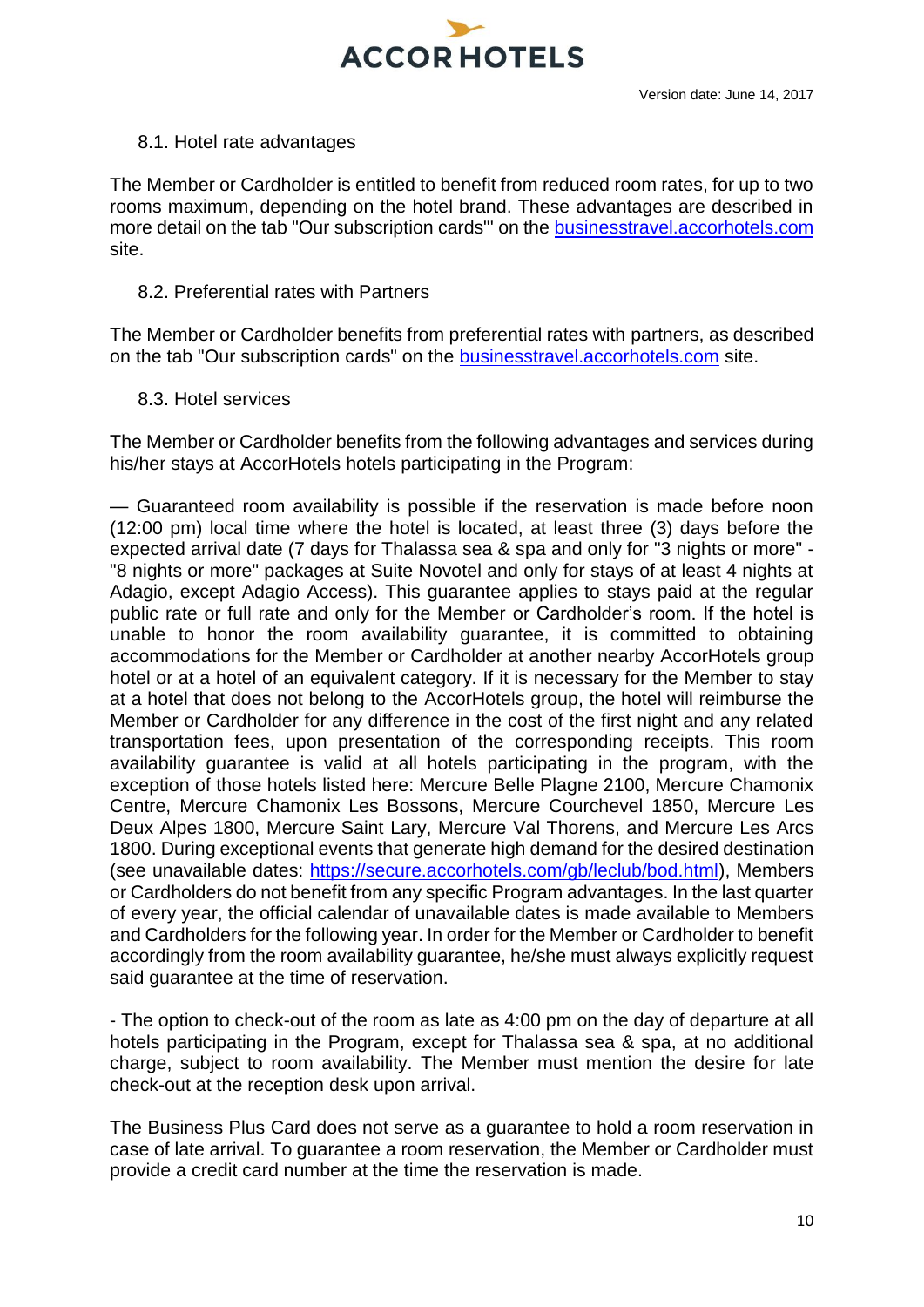

## **9. QUESTIONS RELATED TO MEMBER OR CARDHOLDER ACCOUNT**

For any claim concerning the application of preferential rates at participating hotels, or with Program partners, the Member or Cardholder may use the corresponding claim form in the "Contact" section of the "Our subscription cards" tab on the **accorhotels.com/business** site.

### **10. PROGRAM COMMUNICATIONS**

The Member or Cardholder can find all the information related to his/her Program membership via his/her profile on the [businesstravel.accorhotels.com](http://businesstravel.accorhotels.com/) site.

All Members and Cardholders participating in the Program accept to receive commercially-related communications by e-mail from the Program, including promotional offers reserved for Members and Cardholders. If the Member or Cardholder no longer wishes to receive commercial communications by e-mail, he/she may unsubscribe from these commercial communications by clicking on the unsubscribe link provided at the bottom of said e-mail at any time without any other consequences.

Any changes to e-mail or postal addresses, Member or Cardholder name, or any other relevant membership information, must be made by the Member or Cardholder directly in his/her profile via the [businesstravel.accorhotels.com](http://businesstravel.accorhotels.com/) site.

# **11. DATA PRIVACY**

Collected personal information is processed by AccorHotels, the handling party, with headquarters located at 110 avenue de France – 75013 Paris – France, as part of the registration procedure and ongoing management of the Program, as well as to handle claims and send information and commercial communications for purposes of prospection and Program participation. The fields marked with an asterisk (\*) are required. Without this information, Members and Cardholders would not be able to fully benefit from Program advantages. This information is used by AccorHotels as well as its subsidiaries (including PRO-FID SAS, the group responsible for Program Administration) and its commercial and contractual partners (service providers, vehicle rental agencies, hotels, etc.). All information is protected as described in our **Personal Data Privacy charter**.

Member or Cardholder data may be transmitted for the above-mentioned purposes, depending on the circumstances, to recipients located in non-European Union countries that do not offer a sufficient level of data privacy protection, namely AccorHotels group entities and hotels, as well as service providers involved with the payment of Member and Cardholder subscription fees. This transmission is required to properly execute the contract established between the Member or Cardholder and the handling party.